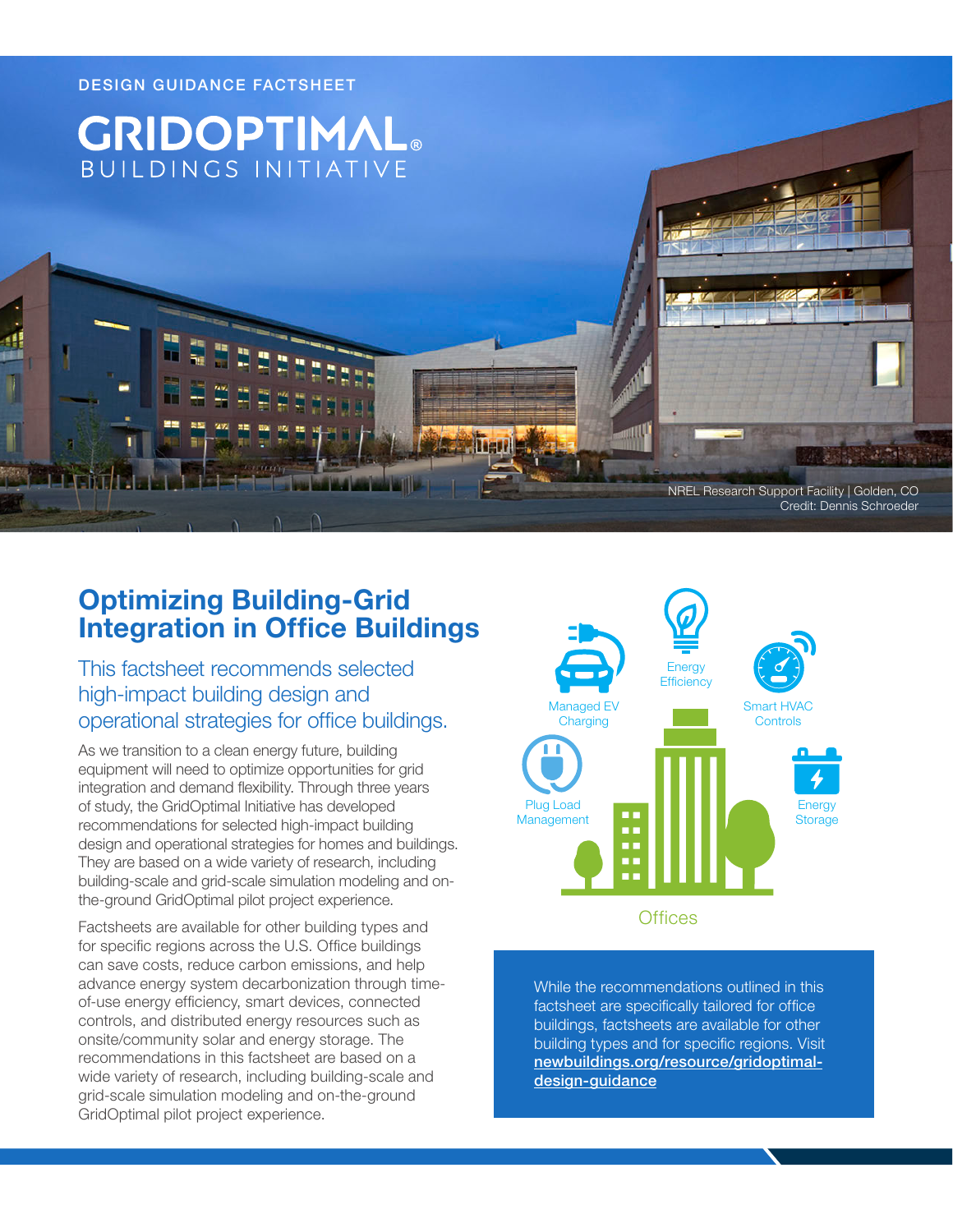## Top 5 GridOptimal Building Design and Operation Strategies:

#### **Office Buildings**

Efficiency and demand flexibility strategies have widely varying impacts across multiple building types, climates, and grid paradigms. High-impact strategies like these can deliver time of-use energy efficiency and demand flexibility while minimizing or avoiding occupant disruption.



**Energy efficiency.** Envelope measures like insulation, airsealing, high-performance windows, and mechanical systems (HVAC and water heating) offer both year-round savings and peak demand reduction during times of high grid demand and carbon emissions. Energy efficiency is an enabler and impact multiplier for demand flexibility.

**Plug load management.** Plug loads can account for more than half of all energy consumption in ultra-highperformance offices. Because plug load schedules in offices tend to align well with times of high grid load and emissions, efficient appliances, devices, and plug load controls can have benefits in terms of reducing peak demand on the grid as well as avoiding carbon emissions.



#### **Smart HVAC controls.**

Temperature setpoint and schedule adjustments such as setbacks, precooling, and preheating can deliver peak demand savings and shift load toward low-cost, lowcarbon hours. Communications standards such as OpenADR 2.0b enable current and future participation in demand response and similar programs.



**Energy storage.** Both battery electric and thermal (e.g., ice, hot water) storage systems can enable load shifting away from high-cost, high-carbon hours. Key benefits include energy cost savings, emissions reductions, and resilient operations. Co-optimize schedules to achieve cost, emissions, and resiliency benefits, and specify gridintegrated communications.



**Managed EV charging. Electric** vehicles are a key decarbonization solution but unmanaged charging can add substantial demand. Charging during off-peak hours, and reducing or staging charging peak-hour charging, mitigates the impact. Special rates and generous incentives are often available for smart EV chargers.

## Where the Energy Goes: Typical Office End-Use Demand Profiles

To find the highest-impact opportunities for time-of-use energy efficiency and demand flexibility, identify key hours in terms of energy cost, carbon, and/or overall grid net load, then search for opportunities when those times overlap with high building demand.

These charts show typical summer and winter demand profiles for a medium office building in a hot climate (zone 2A) and a cold climate (zone 6A).



OPTIMIZING BUILDING-GRID INTEGRATION IN OFFICE BUILDINGS | 2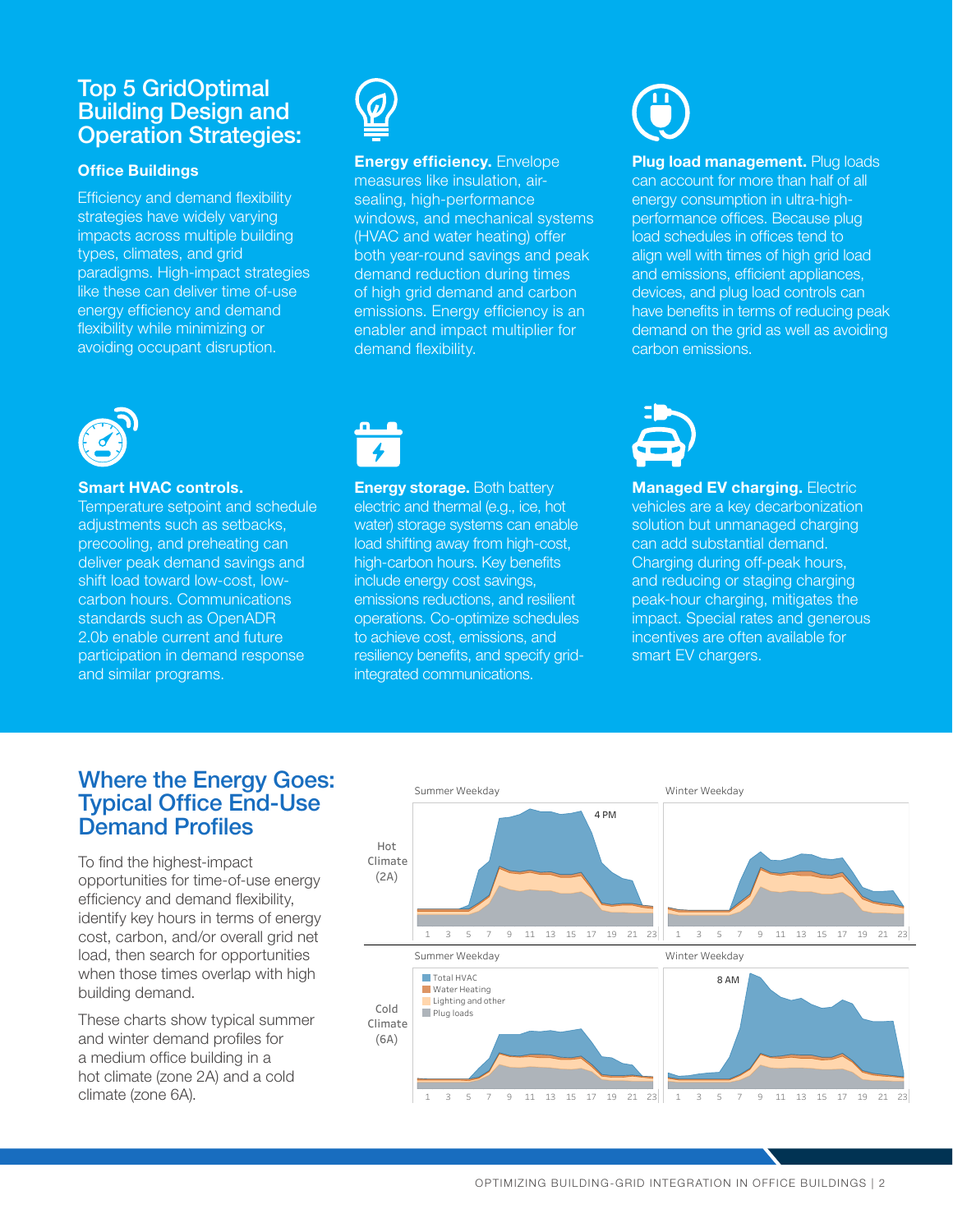## Designing for the Local Grid

Across the nation and the world, electricity grids are changing fast, and variable wind and solar are the fastest-growing resources. There are many pathways to decarbonization, and which resources are dominant at the regional level impacts both rate structures and carbon emissions patterns. Broadly, most regions can be considered either solar, wind, hydro, or fossil-heavy (in reality, all grids use a unique mix of resources; this framework is intended mainly for at-a-glance comparisons).

In general, buildings should seek to **minimize demand during the highest net load hours** on the grid and **shift load toward periods of low net demand.** High net load occurs when less renewable energy is on the grid—often evenings in summer. The times of low net load vary depending on the local grid conditions. Buildings can co-optimize targeted energy efficiency and flexibility strategies to achieve both cost savings and carbon emissions reductions by considering both their cost and carbon implications; the GridOptimal Buildings LEED Credit calculator spreadsheet can help designers evaluate these impacts.





**Solar-Heavy:** PV panels produce more energy during midday hours, but grid peak demand often comes later in the day, especially in summer. Consider strategies that enable the building to shift energy away from morning and evening and toward 10am-2pm, such as grid-integrated heat pump water heaters and batteries. Target energy storage duration of 2-8 hours.

**Wind-Heavy:** Onshore wind in many locations tends to be stronger at night; offshore wind tends to be stronger during the day. Day to day variability can be high: prioritize demand flexibility. Consider strategies to leverage abundant, clean daytime and/or overnight energy for use during afternoons and evenings, with energy storage durations in the 8-16 hour range.

#### **Fossil/Nuclear-Heavy:**

Emissions are typically highest during grid system peak demand hours but often remain relatively high during off-peak hours. Overnight and baseload hours may be very carbon-intensive (coal) or lower-carbon (nuclear). Focus on deep energy efficiency and target demand flexibility during grid peak hours, typically during summer afternoons and evenings.



#### **Hydro-Heavy:**

Abundant clean energy is available during spring and early summer months as snow melts and rivers run high but limited during summer and fall. Large dams offer grid balancing and buffering ability to minimize electricity demand and supply variability. Electrification offers high carbon savings impacts. Target energy efficiency and demand reduction during summer afternoons.